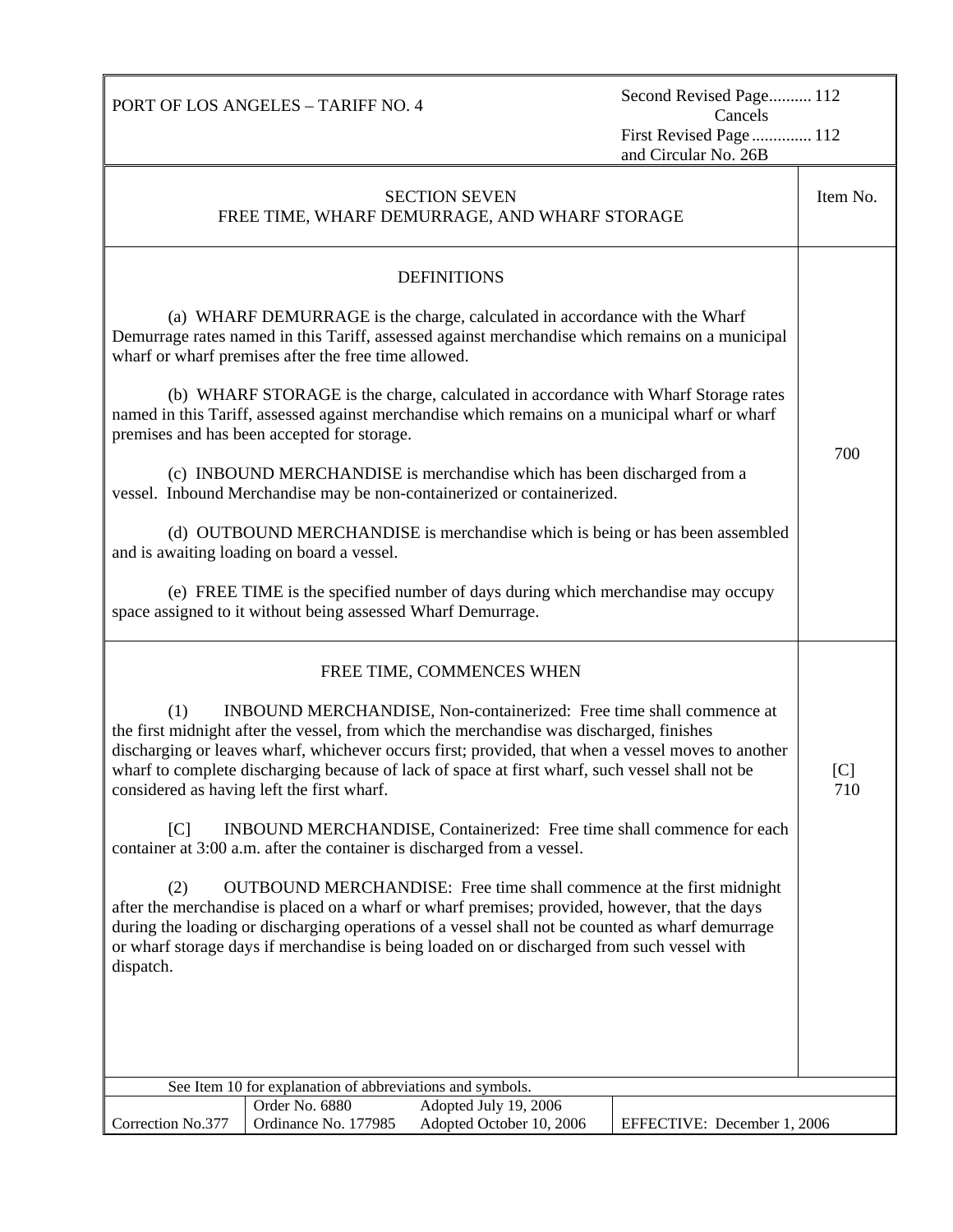PORT OF LOS ANGELES – TARIFF NO. 4 Fourth Revised Page........... 113 Cancels Third Revised Page ............ 113 And Circular No. 28 SECTION SEVEN – Continued FREE TIME, WHARF DEMURRAGE, AND WHARF STORAGE -- Continued Item No. FREE TIME ALLOWED Exclusive of Saturdays, Sundays and the legal holidays named in Item No. 100(n) of this Tariff, Free Time shall be allowed on Inbound, Outbound and Transshipped Merchandise, subject to Item No. 730, as follows: **CONTAINERIZED** CARGO Inbound: Outbound: **COASTWISE** TRADE 5 days 5 days INTERCOASTAL TRADE 4 days 6 days FOREIGN AND OFFSHORE TRADE 4 days 6 days NON-CONTAINERIZED CARGO Inbound: Outbound: **COASTWISE TRADE** 5 days 5 days INTERCOASTAL **TRADE** 5 days 10 days FOREIGN AND OFFSHORE TRADE 7 days 10 days Transshipped: Merchandise transshipped involving a long and a short free time period shall be allowed the longer free time period but in no case shall such merchandise be allowed the aggregate of the inbound and the outbound period.  $[C]$ 720 FREE TIME MAY BE SHORTENED OR EXTENDED (a) Only when necessary shall the free time herein provided for be fully utilized or taken advantage of, and the Executive Director, if he determines that the interests of commerce and navigation require, is hereby empowered at any time to shorten such free time and to cause the removal of any merchandise, irrespective of the free time period. (b) Outbound merchandise, upon approval of the Executive Director, may remain on wharves, premises or facilities of the Port at owner's risk at no charge for a period of time not to exceed ten (10) working days beyond the allowable free time in Item 720 if the vessel for which the cargo was originally intended is unable to call as scheduled because of stress of weather, accident, breakdown or other emergency. Thereafter, wharf demurrage shall be assessed against such merchandise unless or until the merchandise is accepted for wharf storage. This exception does not apply on merchandise which wharf demurrage or storage charges have accrued prior to the original scheduled call date of the vessel. (c) The Executive Director may extend the allowable free time on any merchandise if terminal operations or movement of merchandise are interrupted by war, earthquake, flood, fire, riot, or any unusual occurrence which, in the judgment of the Executive Director, warrants the extension of such free time. 730 See Item 10 for explanation of abbreviations and symbol Correction No. 382 Order No. 6911 Adopted May 3, 2007 Ordinance No. 178956 Adopted June 22, 2007 EFFECTIVE: August 18, 2007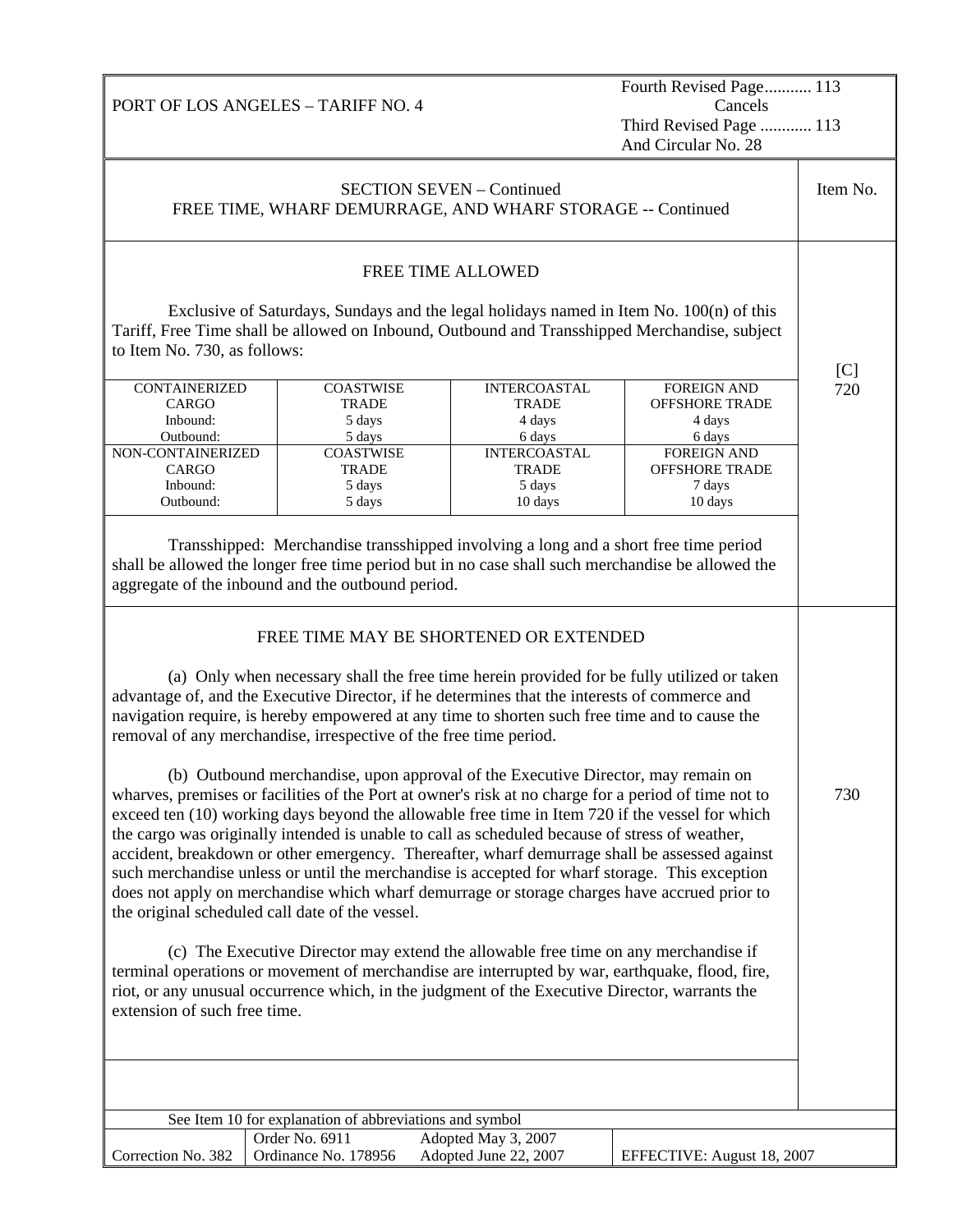PORT OF LOS ANGELES – TARIFF NO. 4 Original Page ................................ 114

| <b>SECTION SEVEN - Continued</b><br>FREE TIME, WHARF DEMURRAGE, AND WHARF STORAGE -- Continued                                                                                                                                                                                                                                                                                                                                                                                                                                                                                                          | Item No. |  |
|---------------------------------------------------------------------------------------------------------------------------------------------------------------------------------------------------------------------------------------------------------------------------------------------------------------------------------------------------------------------------------------------------------------------------------------------------------------------------------------------------------------------------------------------------------------------------------------------------------|----------|--|
| APPLICATION OF WHARF DEMURRAGE RATES                                                                                                                                                                                                                                                                                                                                                                                                                                                                                                                                                                    |          |  |
| Wharf demurrage shall be assessed in accordance with the provisions Item No. 780<br>against all merchandise remaining on wharf premises after the expiration of free time as provided<br>in Item No. 720, Termination of Wharf Storage as provided in Item No. 790, or upon the area<br>designated in a space assignment after its termination as provided in Item No. 800. The grantee of<br>a berth assignment may apply in writing to the Executive Director to use the storage provisions of<br>Item No. 790 or space assignment provisions of Item No. 800.                                        | 740      |  |
| STORAGE UNDER STRIKE CONDITIONS                                                                                                                                                                                                                                                                                                                                                                                                                                                                                                                                                                         |          |  |
| Merchandise which cannot be removed from the port due to a general waterfront strike of<br>five calendar days or more will be subject to the following:                                                                                                                                                                                                                                                                                                                                                                                                                                                 |          |  |
| (a) Merchandise on Free Time:<br>Strikebound merchandise will be continued on free time until the maximum free time allowed<br>under this tariff has expired. Upon expiration of free time, storage charges will be assessed under<br>the provisions of Item No. 790.<br>(b) Merchandise on Demurrage or Storage: Merchandise on demurrage or storage will be<br>subject to storage under the storage rates in this section during the period in which the strike is in<br>effect. The Executive Director reserves the right to authorize storage rates for strikebound cargo<br>without prior request. |          |  |
| (c) Charge applicable after the strike ends:<br>Merchandise which was previously strikebound remaining on hand on the sixteenth day following<br>the end of the strike will be subject to demurrage, unless prior authorization has been granted by<br>the Executive Director for storage or space assignment.                                                                                                                                                                                                                                                                                          |          |  |
|                                                                                                                                                                                                                                                                                                                                                                                                                                                                                                                                                                                                         |          |  |
|                                                                                                                                                                                                                                                                                                                                                                                                                                                                                                                                                                                                         |          |  |
|                                                                                                                                                                                                                                                                                                                                                                                                                                                                                                                                                                                                         |          |  |
|                                                                                                                                                                                                                                                                                                                                                                                                                                                                                                                                                                                                         |          |  |
|                                                                                                                                                                                                                                                                                                                                                                                                                                                                                                                                                                                                         |          |  |
| See Item 10 for explanation of abbreviations and symbols.                                                                                                                                                                                                                                                                                                                                                                                                                                                                                                                                               |          |  |
| Order No. 5837<br>Adopted July 12, 1989                                                                                                                                                                                                                                                                                                                                                                                                                                                                                                                                                                 |          |  |
| Ordinance No. 165789<br>Adopted April 10, 1990<br>EFFECTIVE: July 1, 1990                                                                                                                                                                                                                                                                                                                                                                                                                                                                                                                               |          |  |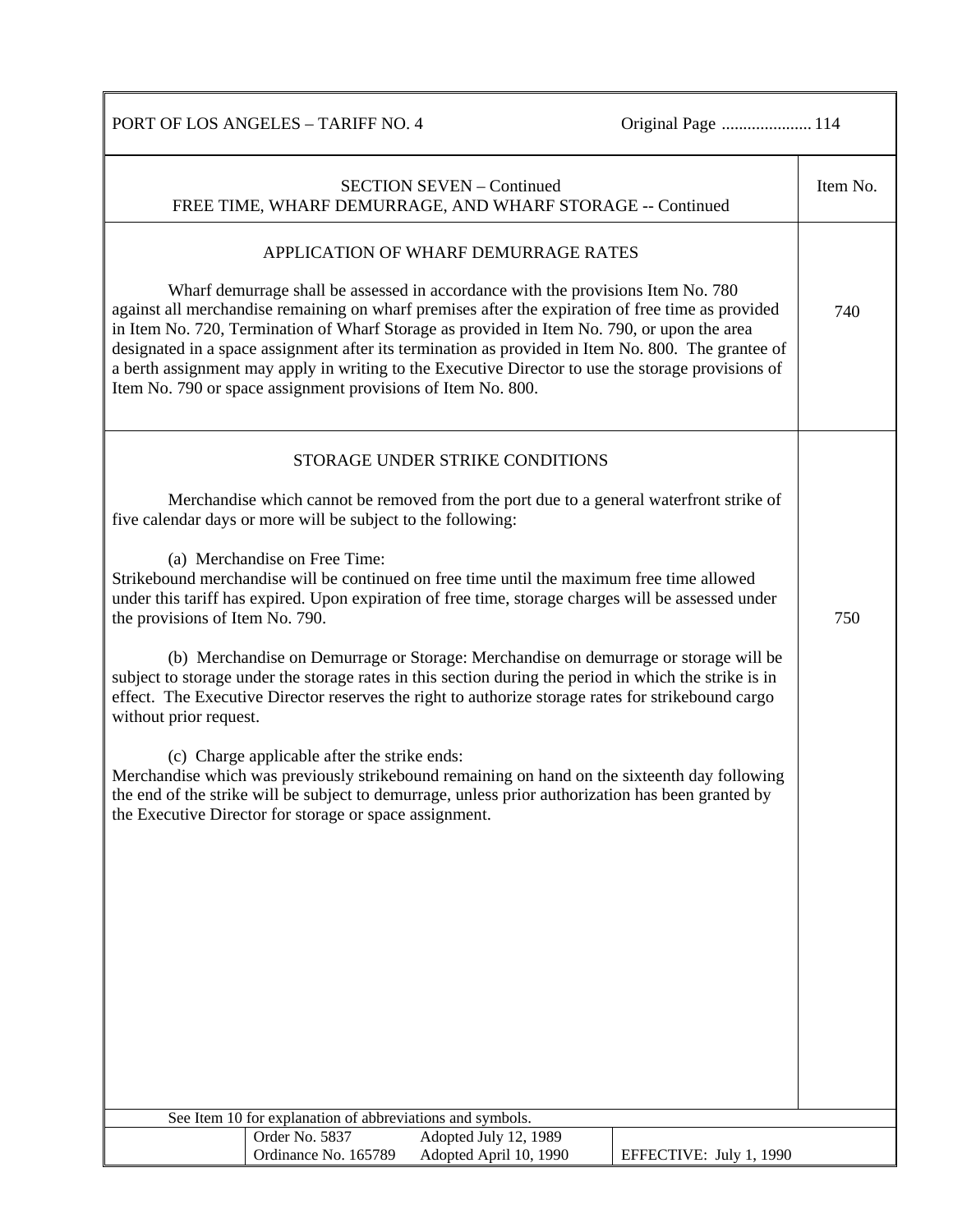PORT OF LOS ANGELES – TARIFF NO. 4 Original Page................... 114-A

|                   |                                                           | <b>SECTION SEVEN - Continued</b><br>FREE TIME, WHARF DEMURRAGE, AND WHARF STORAGE -- Continued                                                                                                                                                                                                                                                                                                                                                                                                                                                                                                                                                                                                                                                                                              |                              | Item No.      |
|-------------------|-----------------------------------------------------------|---------------------------------------------------------------------------------------------------------------------------------------------------------------------------------------------------------------------------------------------------------------------------------------------------------------------------------------------------------------------------------------------------------------------------------------------------------------------------------------------------------------------------------------------------------------------------------------------------------------------------------------------------------------------------------------------------------------------------------------------------------------------------------------------|------------------------------|---------------|
|                   |                                                           | <b>ASSEMBLY TIME</b>                                                                                                                                                                                                                                                                                                                                                                                                                                                                                                                                                                                                                                                                                                                                                                        |                              |               |
| tariffs.          |                                                           | Subject to terminal space availability and upon receiving shipper's or consignee's request,<br>the Executive Director may grant time of up to 20 days beyond the regular free time allowance<br>provided in this tariff for assembling cargo lots. Assembly Time granted is exclusive of<br>Saturdays, Sundays, and Holidays. Assembled cargo lots must aggregate 200 revenue tons or<br>more constituting an export or import shipment for loading or unloading from a specifically<br>named vessel. Note: Extension of time to assembled cargo applies only to Port of Los Angeles<br>charges contained in this tariff. Equipment owned or leased by ocean carrier(s) is subject to<br>demurrage (or detention) charges and free time provisions provided for in individual ocean carrier |                              | $^{+}$<br>760 |
|                   |                                                           |                                                                                                                                                                                                                                                                                                                                                                                                                                                                                                                                                                                                                                                                                                                                                                                             |                              |               |
|                   |                                                           |                                                                                                                                                                                                                                                                                                                                                                                                                                                                                                                                                                                                                                                                                                                                                                                             |                              |               |
|                   |                                                           |                                                                                                                                                                                                                                                                                                                                                                                                                                                                                                                                                                                                                                                                                                                                                                                             |                              |               |
|                   |                                                           |                                                                                                                                                                                                                                                                                                                                                                                                                                                                                                                                                                                                                                                                                                                                                                                             |                              |               |
|                   |                                                           |                                                                                                                                                                                                                                                                                                                                                                                                                                                                                                                                                                                                                                                                                                                                                                                             |                              |               |
|                   |                                                           |                                                                                                                                                                                                                                                                                                                                                                                                                                                                                                                                                                                                                                                                                                                                                                                             |                              |               |
|                   |                                                           |                                                                                                                                                                                                                                                                                                                                                                                                                                                                                                                                                                                                                                                                                                                                                                                             |                              |               |
|                   |                                                           |                                                                                                                                                                                                                                                                                                                                                                                                                                                                                                                                                                                                                                                                                                                                                                                             |                              |               |
|                   |                                                           |                                                                                                                                                                                                                                                                                                                                                                                                                                                                                                                                                                                                                                                                                                                                                                                             |                              |               |
|                   |                                                           |                                                                                                                                                                                                                                                                                                                                                                                                                                                                                                                                                                                                                                                                                                                                                                                             |                              |               |
|                   |                                                           |                                                                                                                                                                                                                                                                                                                                                                                                                                                                                                                                                                                                                                                                                                                                                                                             |                              |               |
|                   |                                                           |                                                                                                                                                                                                                                                                                                                                                                                                                                                                                                                                                                                                                                                                                                                                                                                             |                              |               |
|                   |                                                           |                                                                                                                                                                                                                                                                                                                                                                                                                                                                                                                                                                                                                                                                                                                                                                                             |                              |               |
|                   |                                                           |                                                                                                                                                                                                                                                                                                                                                                                                                                                                                                                                                                                                                                                                                                                                                                                             |                              |               |
|                   |                                                           |                                                                                                                                                                                                                                                                                                                                                                                                                                                                                                                                                                                                                                                                                                                                                                                             |                              |               |
|                   |                                                           |                                                                                                                                                                                                                                                                                                                                                                                                                                                                                                                                                                                                                                                                                                                                                                                             |                              |               |
|                   |                                                           |                                                                                                                                                                                                                                                                                                                                                                                                                                                                                                                                                                                                                                                                                                                                                                                             |                              |               |
|                   | See Item 10 for explanation of abbreviations and symbols. |                                                                                                                                                                                                                                                                                                                                                                                                                                                                                                                                                                                                                                                                                                                                                                                             |                              |               |
|                   | Order No. 6094                                            | Adopted July 22, 1992                                                                                                                                                                                                                                                                                                                                                                                                                                                                                                                                                                                                                                                                                                                                                                       |                              |               |
| Correction No. 68 | Ordinance No. 168288                                      | Adopted October 9, 1992                                                                                                                                                                                                                                                                                                                                                                                                                                                                                                                                                                                                                                                                                                                                                                     | EFFECTIVE: November 21, 1992 |               |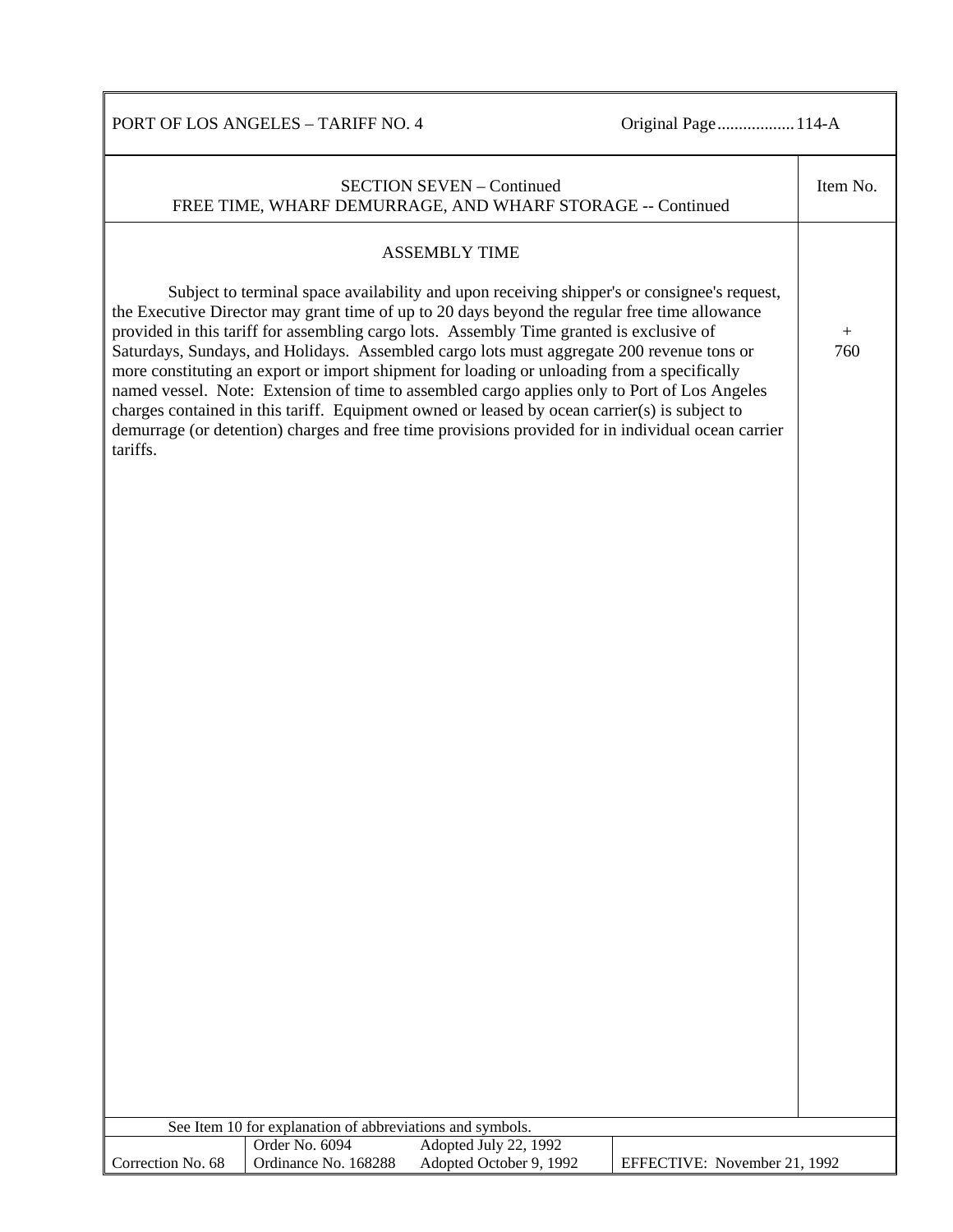|                                       |                                                            |                                                                                                                                                                                                                                                                                                                                                                                                                                                                                                                                                                                                                                                                                                  | Fifth Revised Page 115             |            |
|---------------------------------------|------------------------------------------------------------|--------------------------------------------------------------------------------------------------------------------------------------------------------------------------------------------------------------------------------------------------------------------------------------------------------------------------------------------------------------------------------------------------------------------------------------------------------------------------------------------------------------------------------------------------------------------------------------------------------------------------------------------------------------------------------------------------|------------------------------------|------------|
|                                       | PORT OF LOS ANGELES - TARIFF NO. 4                         |                                                                                                                                                                                                                                                                                                                                                                                                                                                                                                                                                                                                                                                                                                  | Cancels<br>Fourth Revised Page 115 |            |
|                                       |                                                            |                                                                                                                                                                                                                                                                                                                                                                                                                                                                                                                                                                                                                                                                                                  |                                    |            |
|                                       |                                                            | <b>SECTION SEVEN - Continued</b><br>FREE TIME, WHARF DEMURRAGE, AND, WHARF STORAGE -- Continued                                                                                                                                                                                                                                                                                                                                                                                                                                                                                                                                                                                                  |                                    | Item No.   |
|                                       |                                                            | RATES FOR WHARF DEMURRAGE AFTER EXPIRATION OF FREE TIME                                                                                                                                                                                                                                                                                                                                                                                                                                                                                                                                                                                                                                          |                                    |            |
|                                       | rates named in this Item (subject to Notes 1,2,3,4 and 5). | Wharf demurrage shall be assessed against all merchandise remaining on the wharf or<br>wharf premises after the expiration of the free time allowed (See Item 720) at wharf demurrage                                                                                                                                                                                                                                                                                                                                                                                                                                                                                                            |                                    |            |
|                                       | Note 1. See Item 790 for wharf storage rates.              |                                                                                                                                                                                                                                                                                                                                                                                                                                                                                                                                                                                                                                                                                                  |                                    |            |
| by Customs for the appraiser's store. |                                                            | Note 2. When requested in writing by the steamship company and when verification can<br>be made from steamship company's records, the Executive Director may waive wharf demurrage<br>against small portions of shipments of merchandise requiring recoopering, against small portions<br>of shipments of merchandise discharged from a vessel which have not been located at the time of<br>delivery of the major portion of such merchandise, against merchandise discharged from a vessel<br>which is deadover without billing and which may not be delivered by a steamship company until<br>ownership thereof is established, and against portions of shipments of merchandise in bond held |                                    | [A]<br>780 |
|                                       |                                                            | Note 3. Rates provided in this Rule will not apply on merchandise, in bulk, handled<br>mechanically through the bulk loading or unloading facilities at Berths 48 through 53.                                                                                                                                                                                                                                                                                                                                                                                                                                                                                                                    |                                    |            |
| automobiles and pick-up trucks.       |                                                            | Note 4. The minimum wharf demurrage charge shall be \$21.22 per lot excepting                                                                                                                                                                                                                                                                                                                                                                                                                                                                                                                                                                                                                    |                                    |            |
|                                       |                                                            | Note 5. In those cases in which merchandise remains on wharf demurrage for extended<br>periods of time, accrual reports shall be made by the terminal operator and invoices shall be issued<br>by the Harbor Department for the amount of demurrage charges accrued on a particular lot of<br>cargo for an initial 45-day period and each subsequent 30-day period. Neglect or refusal to deliver<br>the accrual reports to the Executive Director within 15 days following the completion of the initial<br>45-day period and subsequent 30-day periods of demurrage will result in the assessment of a<br>penalty charge of two percent (2%) of total demurrage charges incurred.              |                                    |            |
|                                       |                                                            |                                                                                                                                                                                                                                                                                                                                                                                                                                                                                                                                                                                                                                                                                                  |                                    |            |
|                                       |                                                            |                                                                                                                                                                                                                                                                                                                                                                                                                                                                                                                                                                                                                                                                                                  |                                    |            |
|                                       |                                                            |                                                                                                                                                                                                                                                                                                                                                                                                                                                                                                                                                                                                                                                                                                  |                                    |            |
|                                       |                                                            |                                                                                                                                                                                                                                                                                                                                                                                                                                                                                                                                                                                                                                                                                                  |                                    |            |
|                                       |                                                            |                                                                                                                                                                                                                                                                                                                                                                                                                                                                                                                                                                                                                                                                                                  |                                    |            |
|                                       |                                                            |                                                                                                                                                                                                                                                                                                                                                                                                                                                                                                                                                                                                                                                                                                  |                                    |            |
|                                       | See Item 10 for explanation of abbreviations and symbols.  |                                                                                                                                                                                                                                                                                                                                                                                                                                                                                                                                                                                                                                                                                                  |                                    |            |
| Correction No. 346                    | Order No. 6822<br>Ordinance No. 176951                     | Adopted May 25, 2005<br>Adopted September 6, 2005                                                                                                                                                                                                                                                                                                                                                                                                                                                                                                                                                                                                                                                | EFFECTIVE: October 29, 2005        |            |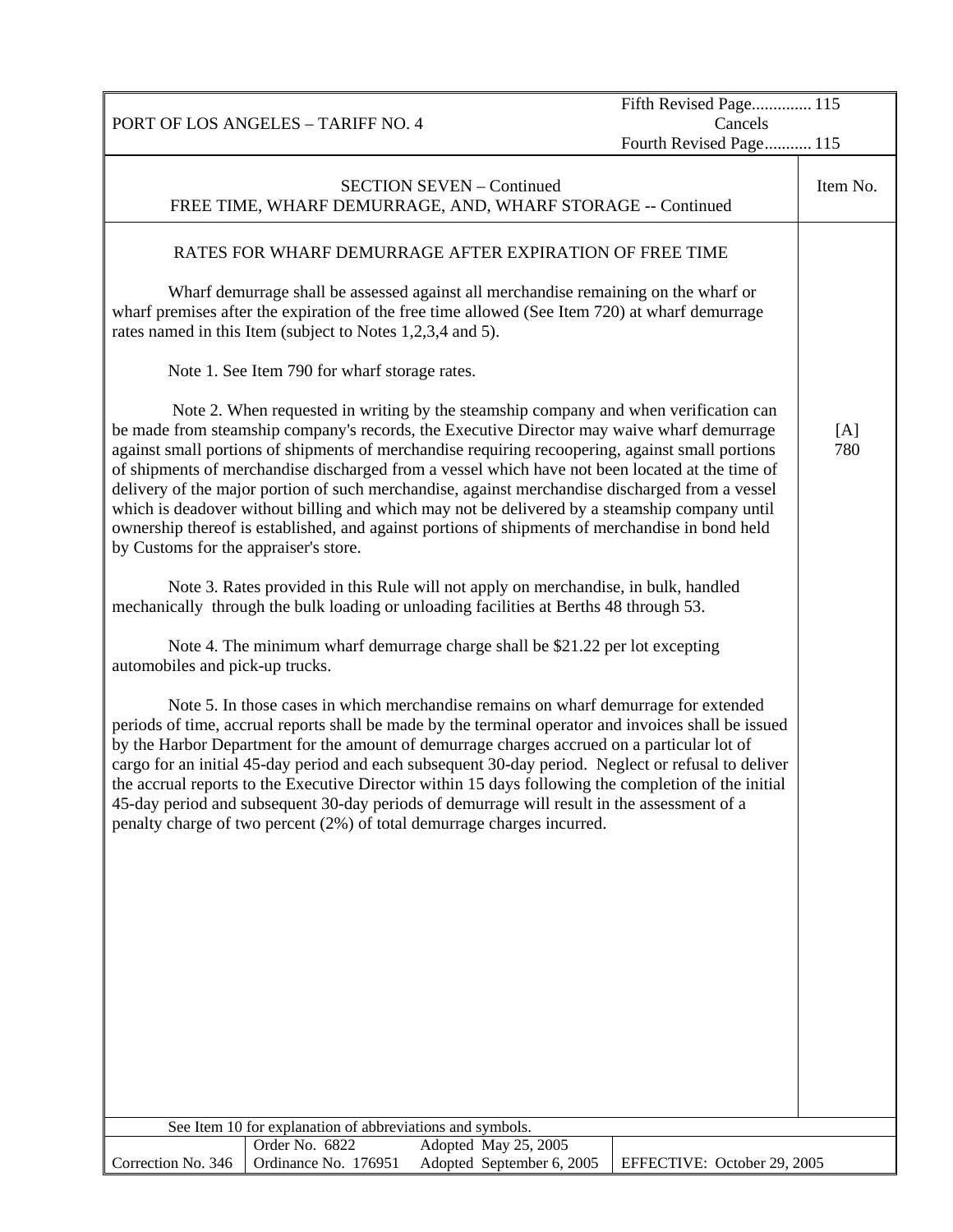| PORT OF LOS ANGELES - TARIFF NO. 4                                                                                                                                                                                                                         |                                                           |                                                   | Fifth Revised Page 116<br>Cancels                                                                                                                                                               |                       |
|------------------------------------------------------------------------------------------------------------------------------------------------------------------------------------------------------------------------------------------------------------|-----------------------------------------------------------|---------------------------------------------------|-------------------------------------------------------------------------------------------------------------------------------------------------------------------------------------------------|-----------------------|
|                                                                                                                                                                                                                                                            |                                                           |                                                   | Fourth Revised Page 116                                                                                                                                                                         |                       |
|                                                                                                                                                                                                                                                            | FREE TIME, WHARF DEMURRAGE, AND WHARF STORAGE - Continued | <b>SECTION SEVEN - Continued</b>                  |                                                                                                                                                                                                 | Item No.              |
| RATES FOR WHARF DEMURRAGE AFTER EXPIRATION OF FREE TIME -- Continued                                                                                                                                                                                       |                                                           |                                                   |                                                                                                                                                                                                 |                       |
|                                                                                                                                                                                                                                                            |                                                           | <b>RATES</b>                                      |                                                                                                                                                                                                 |                       |
| noted.                                                                                                                                                                                                                                                     |                                                           |                                                   | In cents per day or fraction thereof, Saturdays, Sunday and holidays included, per KT or<br>cubic meter or fraction thereof or other unit, on the same basis as wharfage is assessed, except as |                       |
| Commodity                                                                                                                                                                                                                                                  |                                                           | Charge per day<br>for first 5 days                | Charge per day for each<br>Additional day over 5 days                                                                                                                                           |                       |
| Merchandise, N.O.S, not carried in cargo<br>containers or trailers. Note: If measurement<br>of the cargo is required but not available,<br>the measurement shall be constructed on<br>the basis of one (1) cubic meter for each<br>125 kilograms of cargo. |                                                           | 71                                                | 144                                                                                                                                                                                             | [A]<br>780<br>(Cont.) |
| Merchandise, N.O.S., carried in cargo<br>containers or trailers. Note: If the<br>Measurement of the cargo is required but<br>not available, the charge per day will be<br>based on the overall length of the container<br>or trailer as follows:           |                                                           | 71                                                | 144                                                                                                                                                                                             |                       |
|                                                                                                                                                                                                                                                            | <b>OVERALL LENGTH IN METERS</b>                           |                                                   |                                                                                                                                                                                                 |                       |
| Over<br>$\boldsymbol{0}$<br>7<br>9<br>13                                                                                                                                                                                                                   | <b>But Not Over</b><br>7<br>9<br>13<br>over               | 2183<br>2668<br>4366<br>5700                      | 4360<br>5336<br>8732<br>11400                                                                                                                                                                   |                       |
|                                                                                                                                                                                                                                                            |                                                           |                                                   |                                                                                                                                                                                                 |                       |
|                                                                                                                                                                                                                                                            | See Item 10 for explanation of abbreviations and symbols. |                                                   |                                                                                                                                                                                                 |                       |
| Correction No. 347                                                                                                                                                                                                                                         | Order No. 6822<br>Ordinance No. 176951                    | Adopted May 25, 2005<br>Adopted September 6, 2005 | EFFECTIVE: October 29, 2005                                                                                                                                                                     |                       |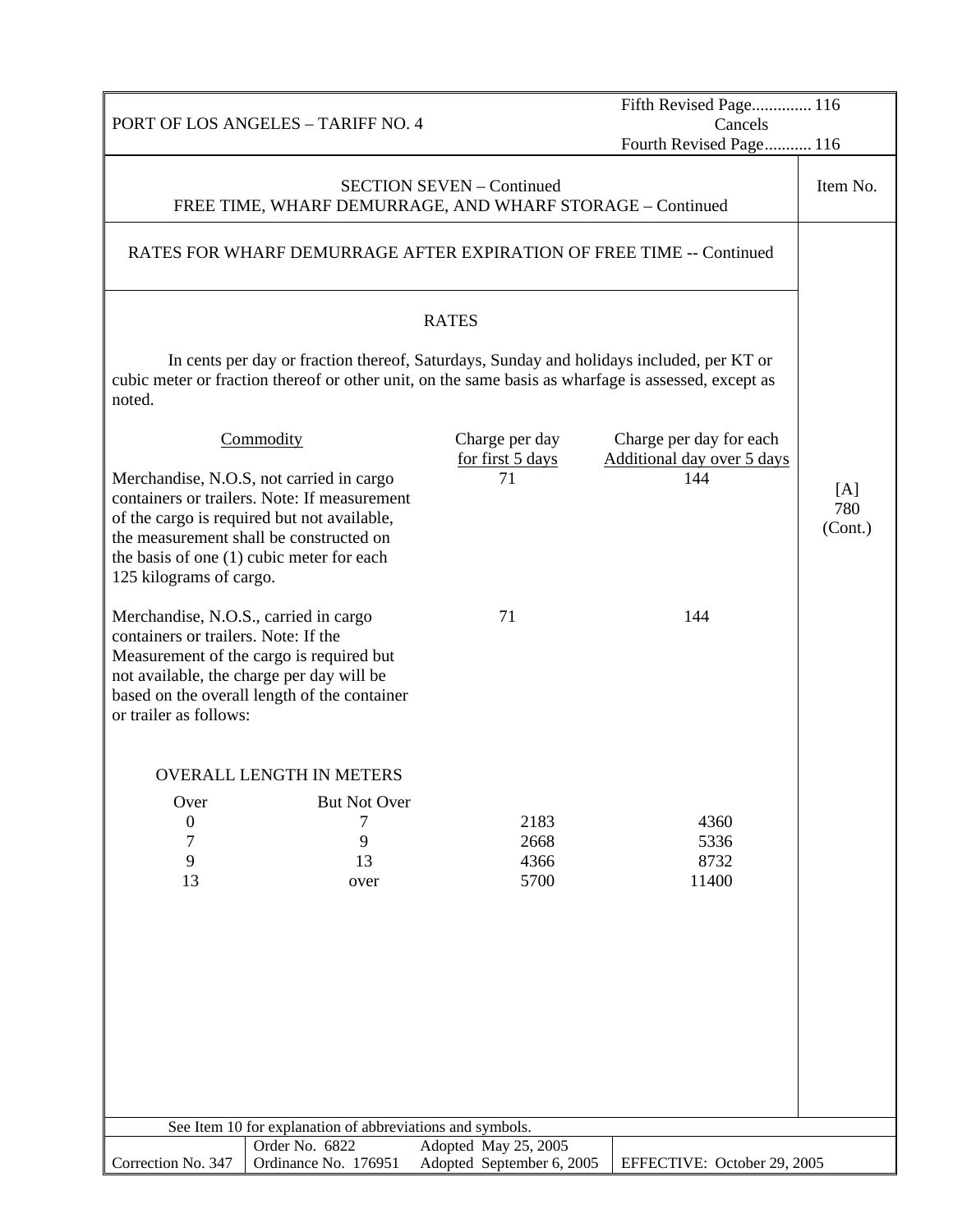| PORT OF LOS ANGELES - TARIFF NO. 4                                                                                                                                       |  |                                                                                                | Fourth Revised Page 117<br>Cancels                    |                       |
|--------------------------------------------------------------------------------------------------------------------------------------------------------------------------|--|------------------------------------------------------------------------------------------------|-------------------------------------------------------|-----------------------|
|                                                                                                                                                                          |  | Third Revised Page  117                                                                        |                                                       |                       |
|                                                                                                                                                                          |  | <b>SECTION SEVEN - Continued</b><br>FREE TIME, WHARF DEMURRAGE, AND WHARF STORAGE -- Continued |                                                       | Item No.              |
|                                                                                                                                                                          |  | WHARFAGE DEMURRAGE - Continued                                                                 |                                                       |                       |
| Commodity<br>Vehicles, motor, self-propelling, set up                                                                                                                    |  | Charge per day<br>for first 5 days                                                             | Charge per day for each<br>additional day over 5 days |                       |
| on own wheels, viz.:<br>Automobiles, passenger, seating<br>capacity not exceeding 10<br>passengers per vehicle, including<br>pick-up trucks or pick-up truck<br>chassis. |  |                                                                                                |                                                       | [A]<br>780<br>(Cont.) |
| Shipped outbound by water<br>carrier in domestic trade or<br>shipped by manufacturers for<br>distribution to auto- mobile<br>dealers, per vehicle.                       |  | 213                                                                                            | 424                                                   |                       |
| Privately owned vehicles or<br>used cars shipped inbound to<br>the Port of Los Angeles, per<br>vehicle.                                                                  |  | 710                                                                                            | 1419                                                  |                       |
| Commercial or freight vehicles,<br>including chassis, freight trailers or<br>freight semi-trailers, per KT.                                                              |  | 213                                                                                            | 424                                                   |                       |
| Agricultural, earth-moving<br>equipment, or road-making<br>equipment, N.O.S., per KT.                                                                                    |  | 213                                                                                            | 424                                                   |                       |
|                                                                                                                                                                          |  |                                                                                                |                                                       |                       |
| See Item 10 for explanation of abbreviations and symbols.                                                                                                                |  |                                                                                                |                                                       |                       |
| Order No. 6822<br>Ordinance No. 176951<br>Correction No. 348                                                                                                             |  | Adopted May 25, 2005<br>Adopted September 6, 2005                                              | EFFECTIVE: October 29, 2005                           |                       |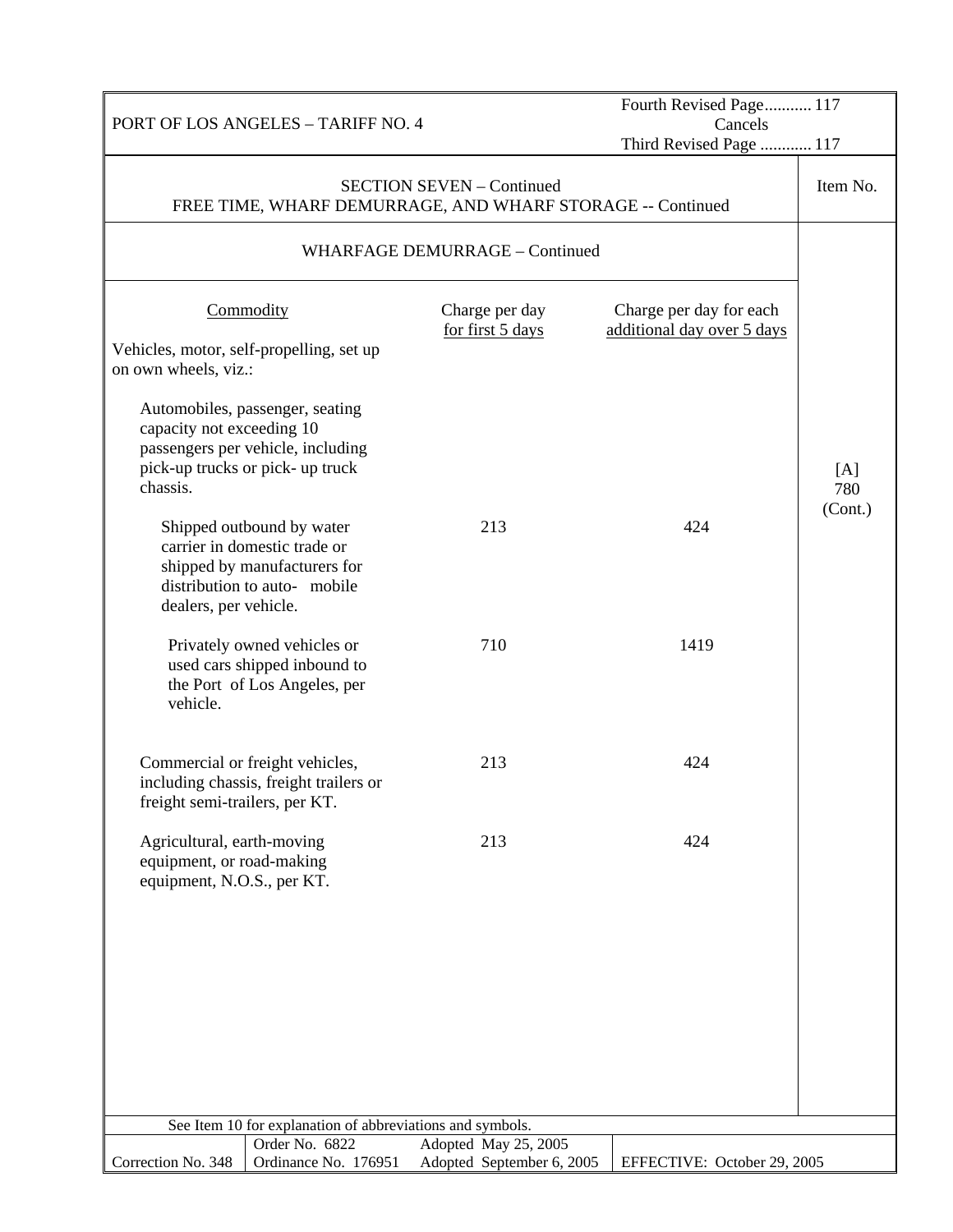|                                                                                                                                                                                        | Fifth Revised Page 118      |          |
|----------------------------------------------------------------------------------------------------------------------------------------------------------------------------------------|-----------------------------|----------|
| PORT OF LOS ANGELES - TARIFF NO. 4                                                                                                                                                     | Cancels                     |          |
|                                                                                                                                                                                        | Fourth Revised Page 118     |          |
| <b>SECTION SEVEN - Continued</b><br>FREE TIME, WHARF DEMURRAGE, AND WHARF STORAGE -- Continued                                                                                         |                             | Item No. |
| [C] WHARF STORAGE                                                                                                                                                                      |                             |          |
| Merchandise may be stored on wharves and wharf premises for limited periods of time<br>after prior arrangements have been made by the shipper or consignee thereof, if:                |                             |          |
| (a) Space is available; and                                                                                                                                                            |                             |          |
| (b) The prompt loading or discharging of vessels will in no manner be interfered with;<br>and                                                                                          |                             |          |
| (c) Approved by the Terminal Operator and the Executive Director.                                                                                                                      |                             | [A]      |
| Wharf storage shall be assessed against all merchandise permitted to be stored on wharves<br>at wharf storage rates named in this Item (subject to Notes 1,2, and 3).                  |                             | 790      |
| Note 1. Subject to the provisions of paragraph (2), Item 710.                                                                                                                          |                             |          |
| Note 2. Rates provided in this Item will not apply on merchandise, in bulk, handled<br>mechanically through the bulk loading or unloading facilities at Berths 48 through<br>53.       |                             |          |
| Note 3. Merchandise permitted to be stored on wharves will be assessed a minimum<br>charge of five (5) days storage at rates named in this Item, but not less than \$21.22<br>per lot. |                             |          |
|                                                                                                                                                                                        |                             |          |
|                                                                                                                                                                                        |                             |          |
|                                                                                                                                                                                        |                             |          |
|                                                                                                                                                                                        |                             |          |
|                                                                                                                                                                                        |                             |          |
|                                                                                                                                                                                        |                             |          |
|                                                                                                                                                                                        |                             |          |
|                                                                                                                                                                                        |                             |          |
|                                                                                                                                                                                        |                             |          |
| See Item 10 for explanation of abbreviations and symbols.<br>Order No. 6822<br>Adopted May 25, 2005                                                                                    |                             |          |
| Correction No. 349<br>Ordinance No. 176951<br>Adopted September 6, 2005                                                                                                                | EFFECTIVE: October 29, 2005 |          |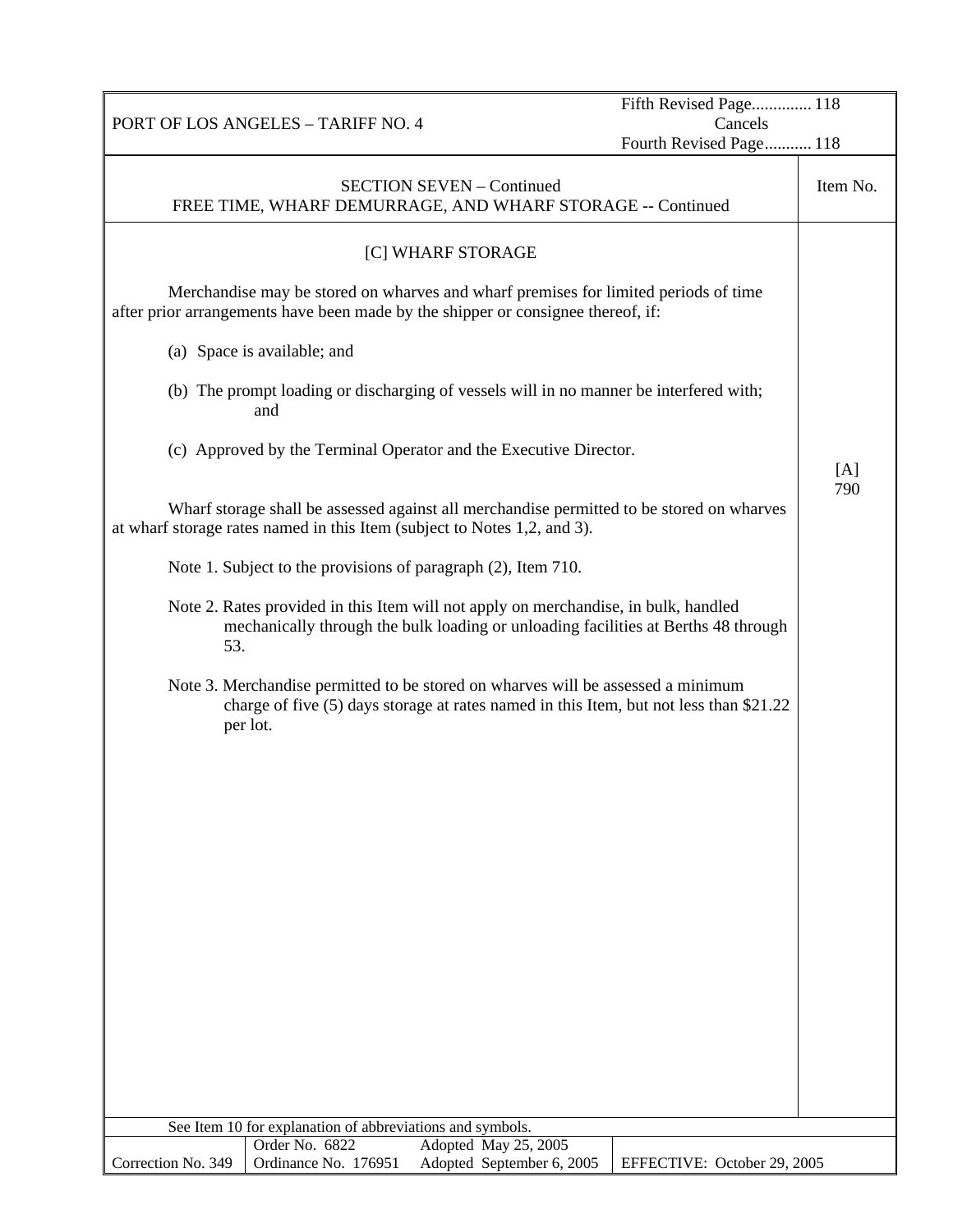|                                    |                                                                                                                                                        |                                                                                                                                                                                              | Fifth Revised Page 119      |          |
|------------------------------------|--------------------------------------------------------------------------------------------------------------------------------------------------------|----------------------------------------------------------------------------------------------------------------------------------------------------------------------------------------------|-----------------------------|----------|
| PORT OF LOS ANGELES - TARIFF NO. 4 |                                                                                                                                                        | Cancels                                                                                                                                                                                      |                             |          |
|                                    |                                                                                                                                                        |                                                                                                                                                                                              | Fourth Revised Page 119     |          |
|                                    |                                                                                                                                                        | <b>SECTION SEVEN - Continued</b><br>FREE TIME, WHARF DEMURRAGE, AND WHARF STORAGE -- Continued                                                                                               |                             | Item No. |
|                                    |                                                                                                                                                        | <b>WHARF STORAGE - Continued</b>                                                                                                                                                             |                             |          |
|                                    |                                                                                                                                                        | <b>RATES</b>                                                                                                                                                                                 |                             |          |
| individual items.                  |                                                                                                                                                        | In cents per day, or fraction thereof, Saturdays, Sundays and holidays included, per KT or<br>cubic meter or fraction thereof, whichever shall yield the greater revenue, except as noted in |                             |          |
|                                    | Merchandise, N.O.S., not stored in cargo containers or trailers.                                                                                       |                                                                                                                                                                                              |                             |          |
| Note:                              |                                                                                                                                                        | If measurement of the cargo is not available, the measurement shall be                                                                                                                       |                             |          |
|                                    |                                                                                                                                                        | constructed on the basis of one (1) cubic meter for each 125 kilograms of cargo.                                                                                                             |                             |          |
|                                    |                                                                                                                                                        |                                                                                                                                                                                              |                             | [A]      |
|                                    |                                                                                                                                                        |                                                                                                                                                                                              |                             | 790      |
|                                    | Stored on uncovered areas,                                                                                                                             |                                                                                                                                                                                              |                             | (Cont.)  |
|                                    |                                                                                                                                                        |                                                                                                                                                                                              |                             |          |
| Note:                              | If the measurement of the cargo is not available,<br>the charge per day will be based on the overall<br>length of the container or trailer as follows: |                                                                                                                                                                                              |                             |          |
|                                    | <b>OVERALL LENGTH IN METERS</b>                                                                                                                        |                                                                                                                                                                                              |                             |          |
| Over                               | <b>But Not Over</b>                                                                                                                                    |                                                                                                                                                                                              |                             |          |
| $\overline{0}$                     |                                                                                                                                                        |                                                                                                                                                                                              |                             |          |
|                                    |                                                                                                                                                        |                                                                                                                                                                                              |                             |          |
| 9                                  |                                                                                                                                                        |                                                                                                                                                                                              |                             |          |
| 13                                 |                                                                                                                                                        |                                                                                                                                                                                              |                             |          |
|                                    |                                                                                                                                                        |                                                                                                                                                                                              |                             |          |
|                                    | See Item 10 for explanation of abbreviations and symbols.                                                                                              |                                                                                                                                                                                              |                             |          |
|                                    | Order No. 6822                                                                                                                                         | Adopted May 25, 2005                                                                                                                                                                         |                             |          |
| Correction No. 350                 | Ordinance No. 176951                                                                                                                                   | Adopted September 6, 2005                                                                                                                                                                    | EFFECTIVE: October 29, 2005 |          |